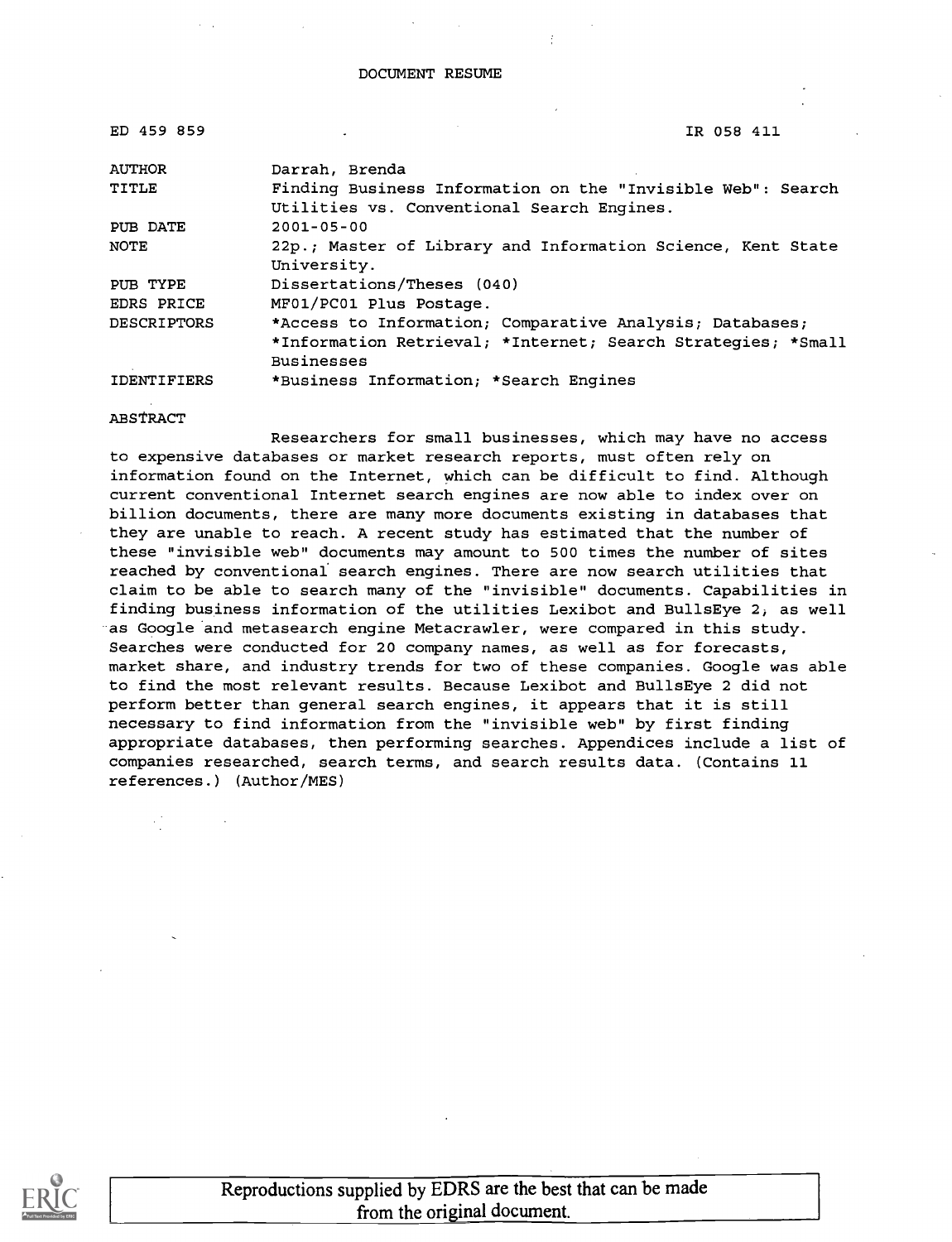#### FINDING BUSINESS INFORMATION ON THE "INVISIBLE WEB": SEARCH UTILITIES VS. CONVENTIONAL SEARCH ENGINES

A Master's Research Paper submitted to the Kent State University School of Library and Information Science in partial fulfillment of the requirements for the degree Master of Library and Information Science

by

Brenda Darrah

May, 2001

 $2 \leftarrow$ 

U.S. DEPARTMENT OF EDUCATION Office of Educational Research and Improvement EDUCATIONAL RESOURCES INFORMATION

Points of view or opinions stated in this document do not necessarily represent

BESTCOPYAVAILABLE

CENTER (ERIC)  $\mu$  This document has been reproduced as<br>received from the person or organization

0 Minor changes have been made to improve reproduction quality.

official OERI position or policy.

originating it.

PERMISSION TO REPRODUCE AND DISSEMINATE THIS MATERIAL HAS BEEN GRANTED BY

D.P.Wallace

1

TO THE EDUCATIONAL RESOURCES INFORMATION CENTER (ERIC)

|  | ٦<br>۷<br>∞<br>n<br>⊂<br>$\mathbf{B}$ | ◄<br>◄<br>4 | ۴ |  |
|--|---------------------------------------|-------------|---|--|
|  |                                       |             |   |  |

Full Text Provided by ERIC

ED 459 859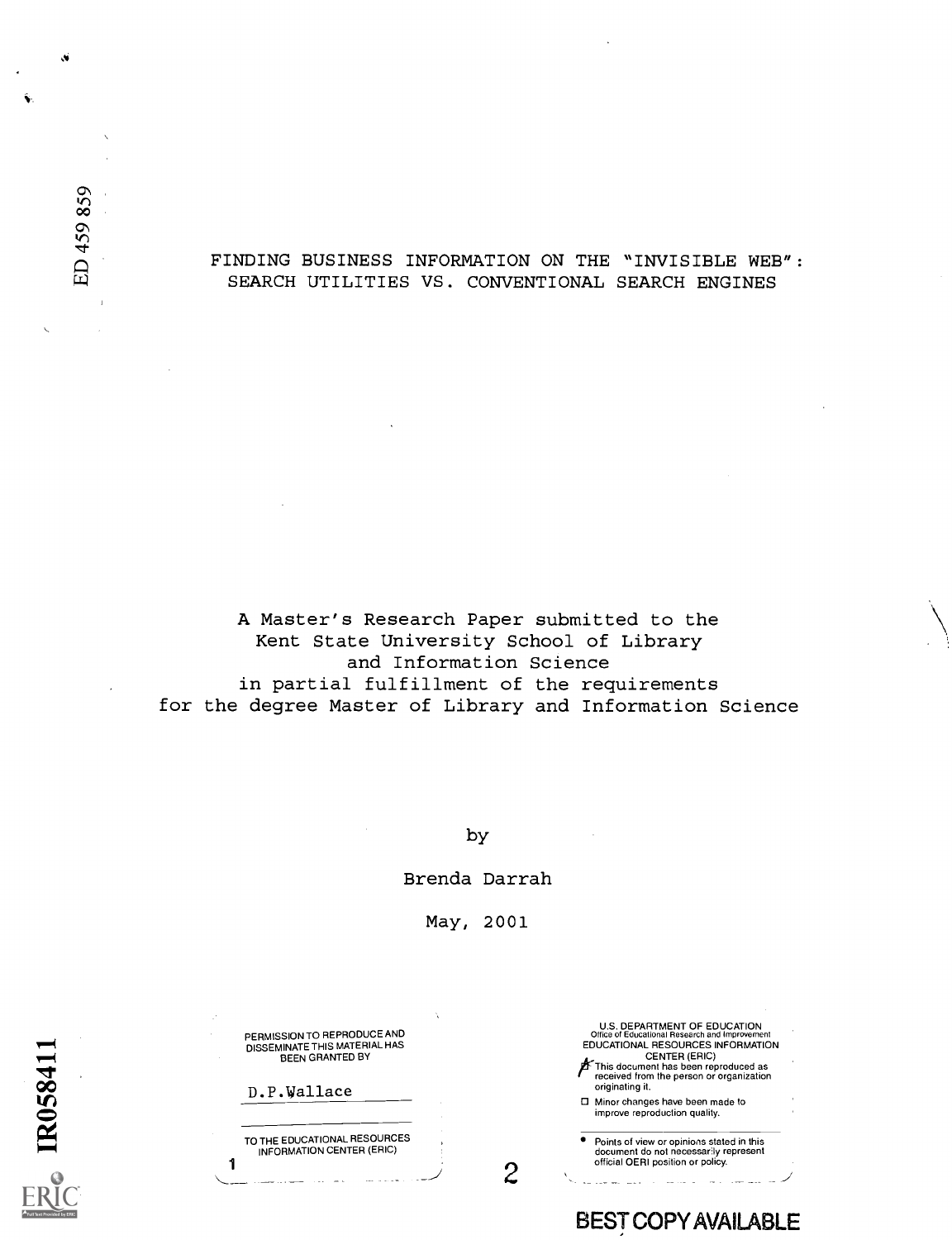Master's Research Paper by

Brenda Darrah

B.S., University of Akron, 1993

M.L.I.S, Kent State University, 2001

Approved by

Advisor Thumas J. Frosthel



3

 $\bar{\textbf{v}}$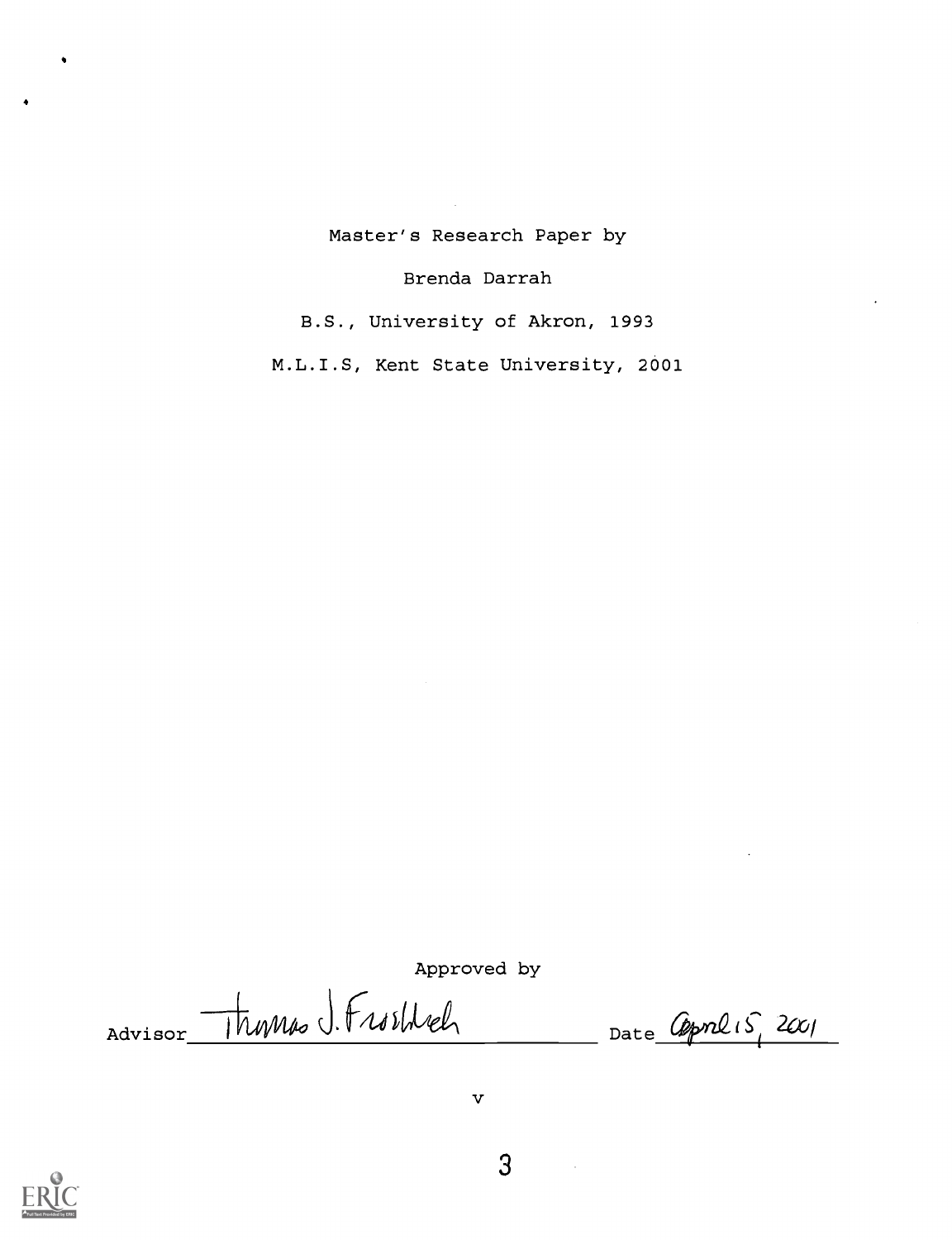## CONTENTS

| LIST OF ILLUSTRATIONS |                                                     |          |  |  |                                                                                                                                                                                                                                   |  |  | viii              |
|-----------------------|-----------------------------------------------------|----------|--|--|-----------------------------------------------------------------------------------------------------------------------------------------------------------------------------------------------------------------------------------|--|--|-------------------|
| LIST OF TABLES        |                                                     |          |  |  |                                                                                                                                                                                                                                   |  |  | 1x                |
| INTRODUCTION          |                                                     |          |  |  |                                                                                                                                                                                                                                   |  |  |                   |
| PROBLEM STATEMENT     |                                                     |          |  |  |                                                                                                                                                                                                                                   |  |  | 2                 |
| OBJECTIVES            | <u>.</u>                                            |          |  |  |                                                                                                                                                                                                                                   |  |  | 3                 |
| LITERATURE REVIEW     |                                                     |          |  |  |                                                                                                                                                                                                                                   |  |  | 3                 |
| METHODOLOGY           |                                                     |          |  |  |                                                                                                                                                                                                                                   |  |  | 4                 |
| DATA ANALYSIS         |                                                     |          |  |  |                                                                                                                                                                                                                                   |  |  | 8                 |
| CONCLUSION            | $\mathcal{A}$ . The set of the set of $\mathcal{A}$ |          |  |  |                                                                                                                                                                                                                                   |  |  | 10                |
| APPENDIX A            | .                                                   |          |  |  |                                                                                                                                                                                                                                   |  |  | $12 \overline{ }$ |
| APPENDIX B            |                                                     | .        |  |  |                                                                                                                                                                                                                                   |  |  | 13                |
| APPENDIX C            |                                                     |          |  |  | $\mathbf{r}$ . The set of the set of the set of the set of the set of the set of the set of the set of the set of the set of the set of the set of the set of the set of the set of the set of the set of the set of the set of t |  |  | 14                |
| APPENDIX D            |                                                     | <u>.</u> |  |  |                                                                                                                                                                                                                                   |  |  | 15                |
| REFERENCE LIST        |                                                     |          |  |  |                                                                                                                                                                                                                                   |  |  | 16                |



 $\hat{\bullet}$ 

vii

 $\sim 10$ 

 $\hat{\mathcal{L}}$ 

4

 $\ddot{\phantom{a}}$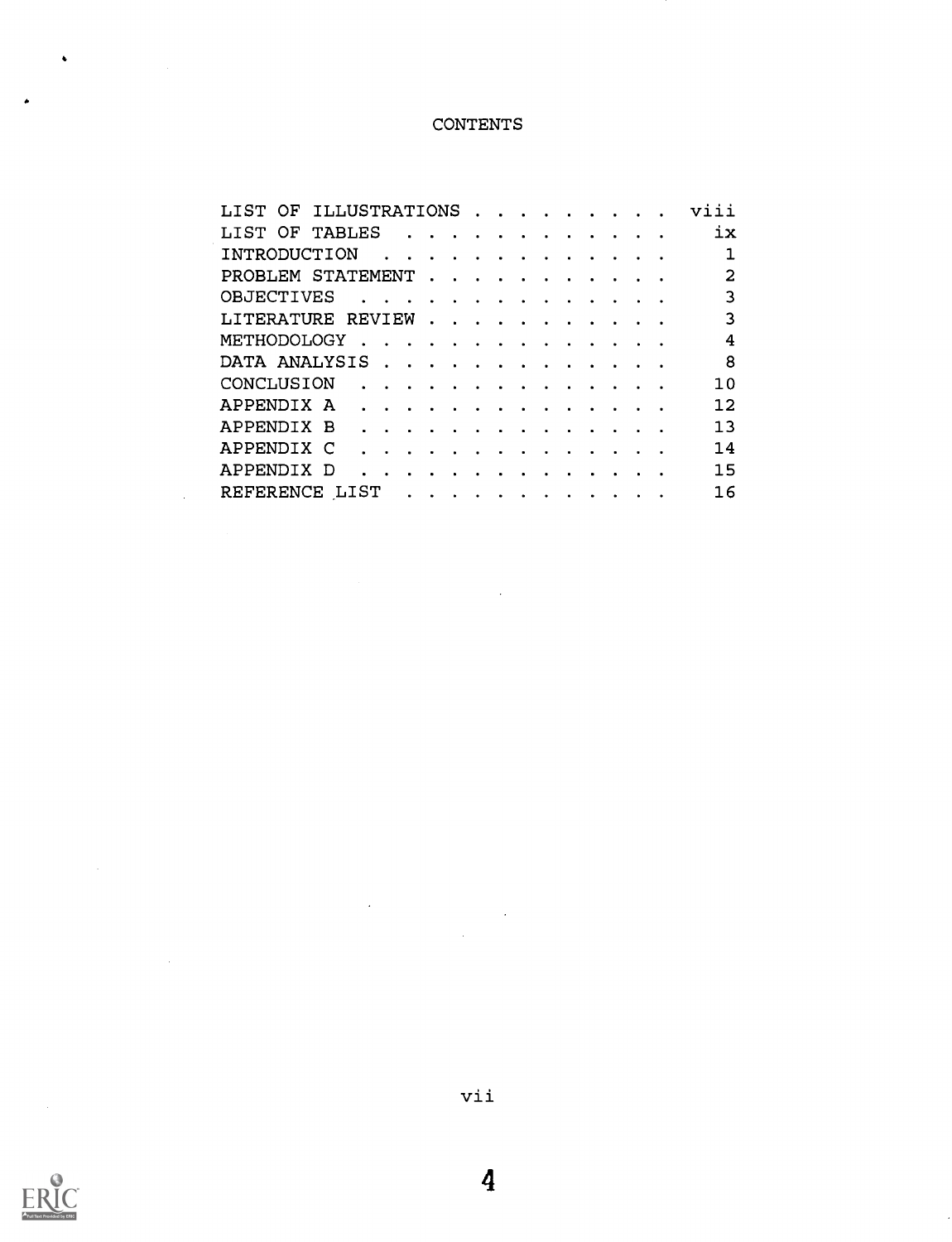## ILLUSTRATIONS

| 1. Phase I results 8  |  |  |  |  |  |  |
|-----------------------|--|--|--|--|--|--|
| 2. Phase II results 9 |  |  |  |  |  |  |
| 3. Combined totals 10 |  |  |  |  |  |  |

Figure Page



viii

5

 $\overline{\phantom{a}}$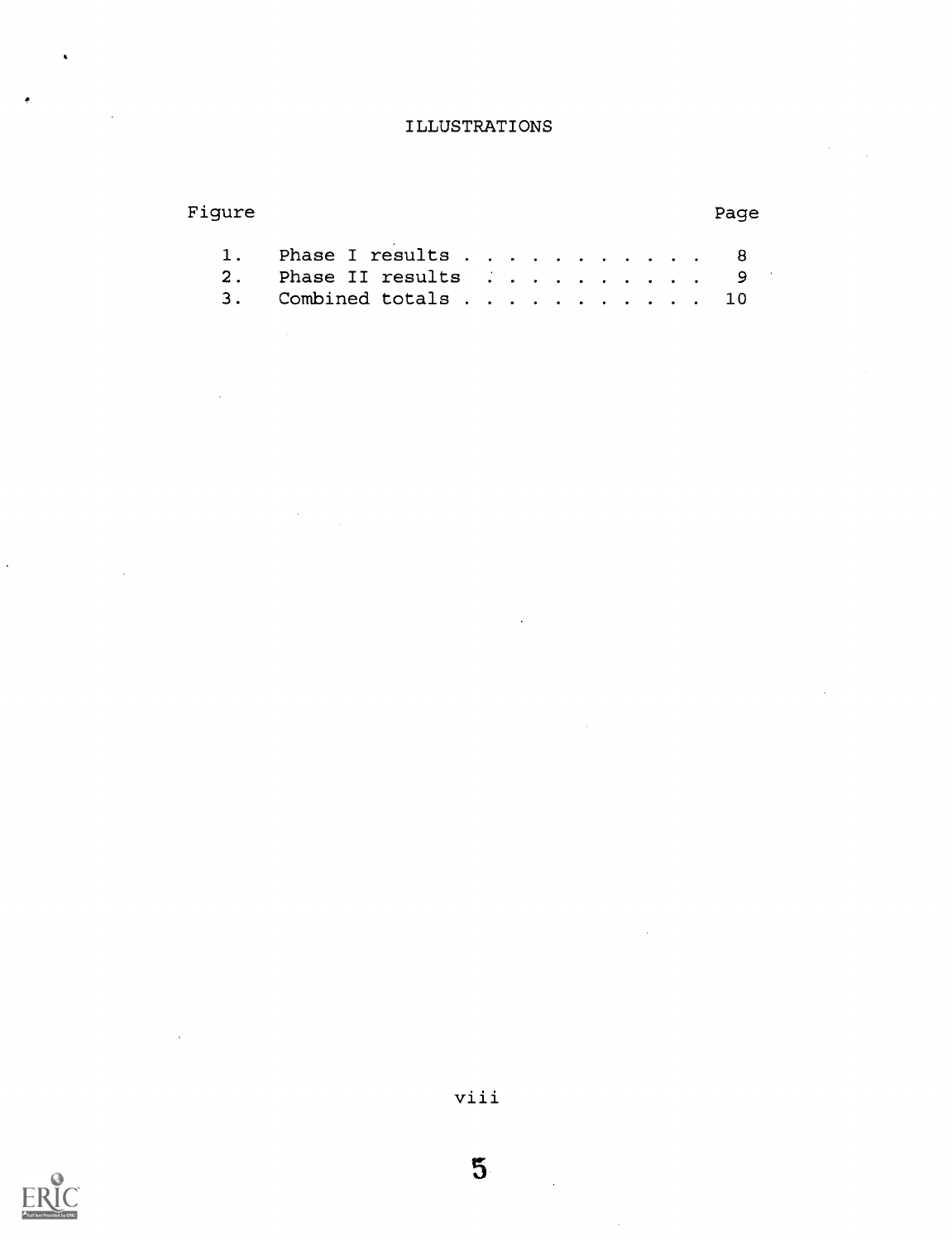## TABLES

| Table |  |                        |  |  |  |  |  | Page |  |
|-------|--|------------------------|--|--|--|--|--|------|--|
|       |  |                        |  |  |  |  |  |      |  |
|       |  | 1. Phase I results 14  |  |  |  |  |  |      |  |
|       |  | 2. Phase II results 15 |  |  |  |  |  |      |  |

 $\ddot{\phantom{a}}$ 

 $\ddot{\phantom{a}}$ 



 $\ddot{\phantom{1}}$ 

ė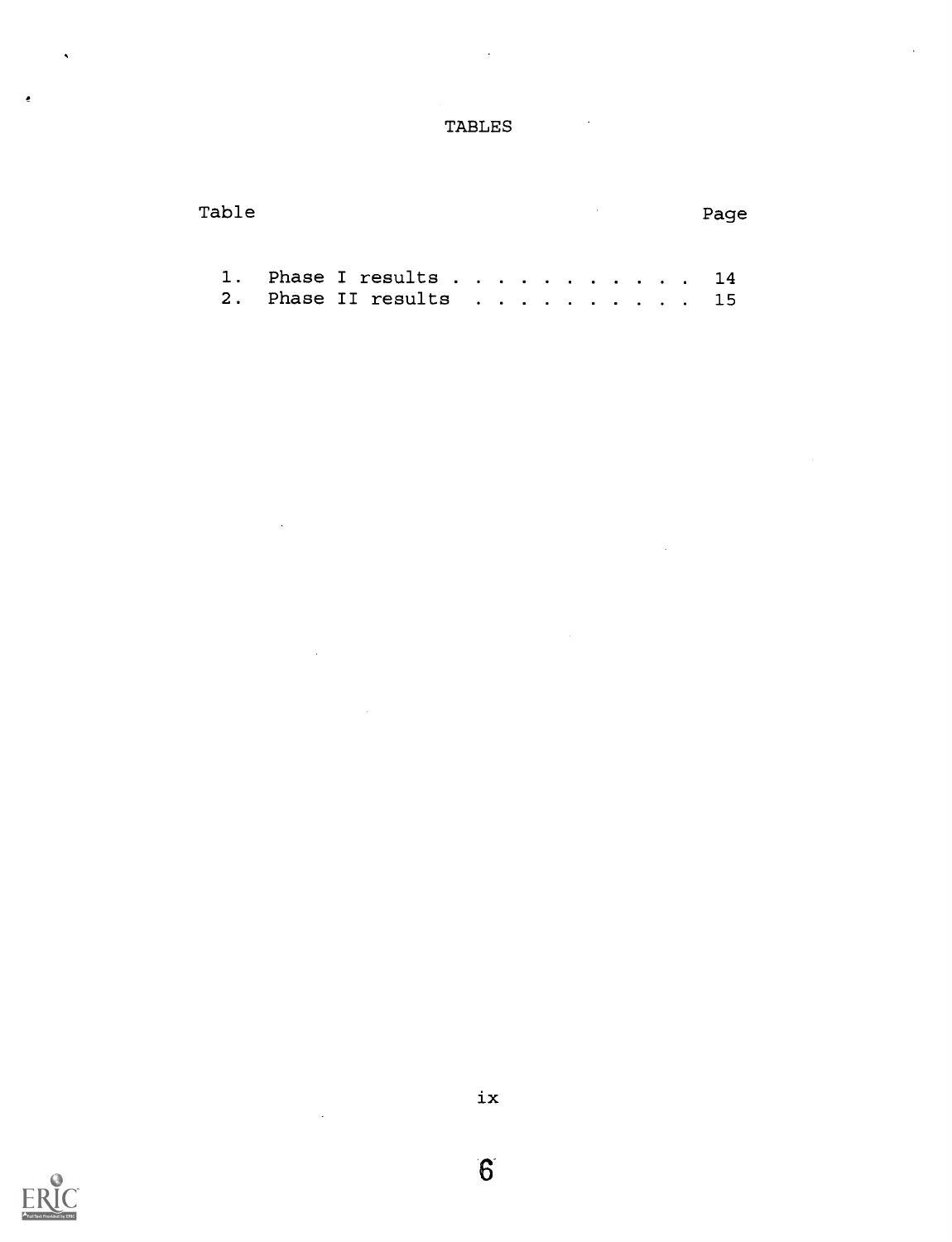#### INTRODUCTION

1

Although search engines are currently able to index millions of documents, there are many more contained in the "invisible web." The invisible web contains all the documents buried within databases that search engines are unable to index. In a July 2000 study, BrightPlanet estimated that these documents might amount to 500 times the amount that is indexable by search engines (BrightPlanet, 2000) . If this is true, the largest crawler-based search engine, Google (which indexes over 1 billion documents) has only indexed a tiny fraction of the over 500 billion documents on the web (Sullivan, 2000). Moreover, the 60 known, largest invisible web sites contain 40 times more bytes of information than all of the known sites indexable by typical search engines. Some examples of these large invisible sites are the National Climatic Data Center, NASA EOSDIS, the US PTO, and SEC Edgar (BrightPlanet, 2000).

Until recently, the only way to search for information in the invisible web was to first find the individual databases, then search each one. Now there are utilities, such as Lexibot and BullsEye 2, which are able to perform a metasearch of several databases, including invisible ones. Lexibot can perform searches in 600 of the over 22,000 hidden databases listed in BrightPlanet's resource locator tool, CompletePlanet

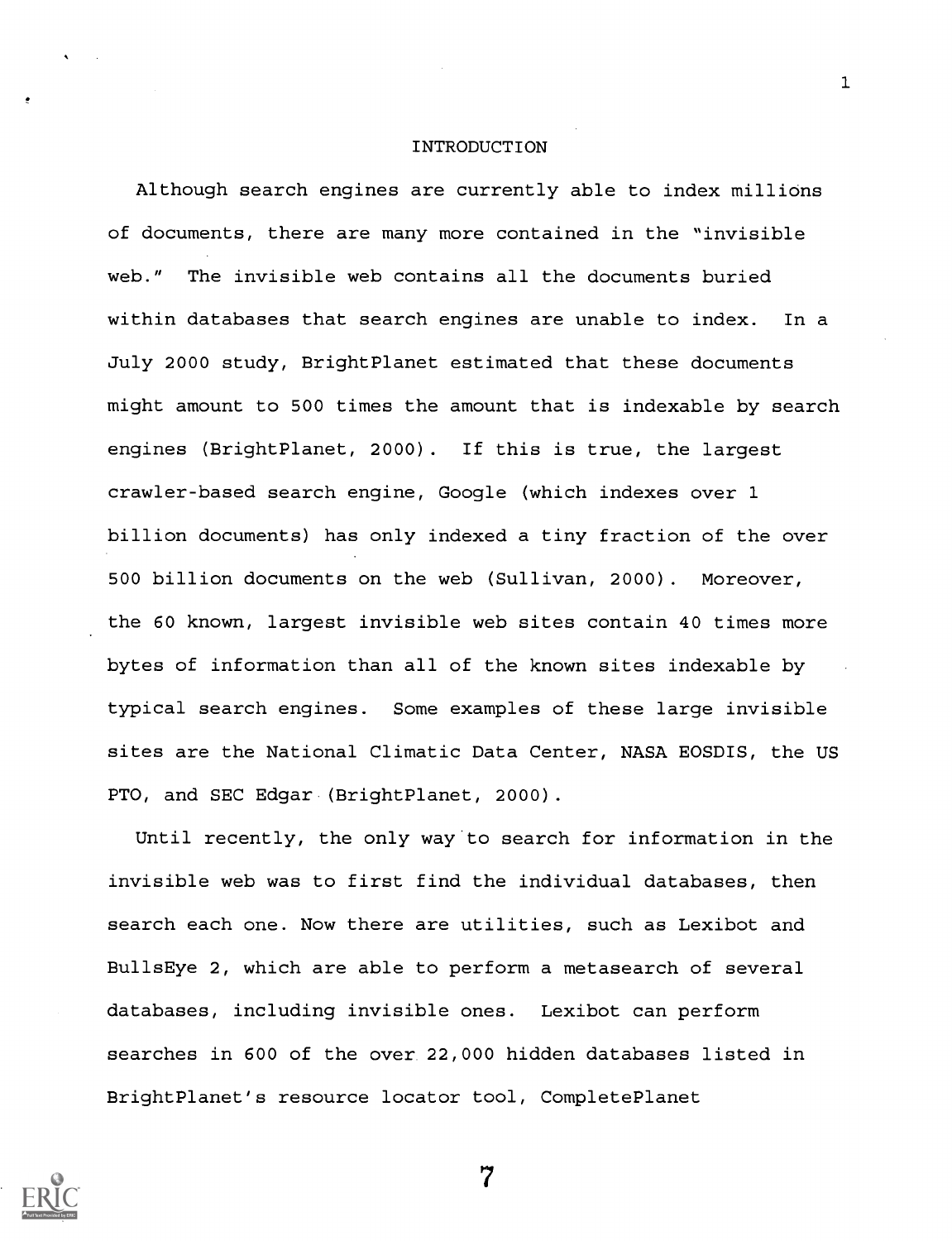(BrightPlanet, 2000). It can search up to 60 databases at once (Botluk, 2000). Soon BrightPlanet intends Lexibot to have the capability to search 40,000 web resources, and eventually the estimated 100,000 significant invisible sites (Sullivan, 2000).

BullsEye 2 by Intelliseek supports over 800 search engines (Intelliseek, 2000). BullsEye 2 attempts to ensure relevancy by using a "dynamic intelligent search agent," offering an interface customized to the search (Information Today, 1998).

#### PROBLEM STATEMENT

In the course of business research, it is often necessary to find information on customers, competitors, or investment prospects that is difficult or expensive to find. If an information seeker has no access to expensive databases or market research reports that can be priced in the thousands of dollars, sometimes free Internet resources can provide solutions. Of course the problem with information on the Internet is finding it, particularly that which is hidden in databases. Tools such as Lexibot and BullsEye 2 are targeted to the research professional searching for such information.

But are these tools really useful? Are the hassle and expense (although less than \$100) of downloading, buying, and running these utilities worth the results?



2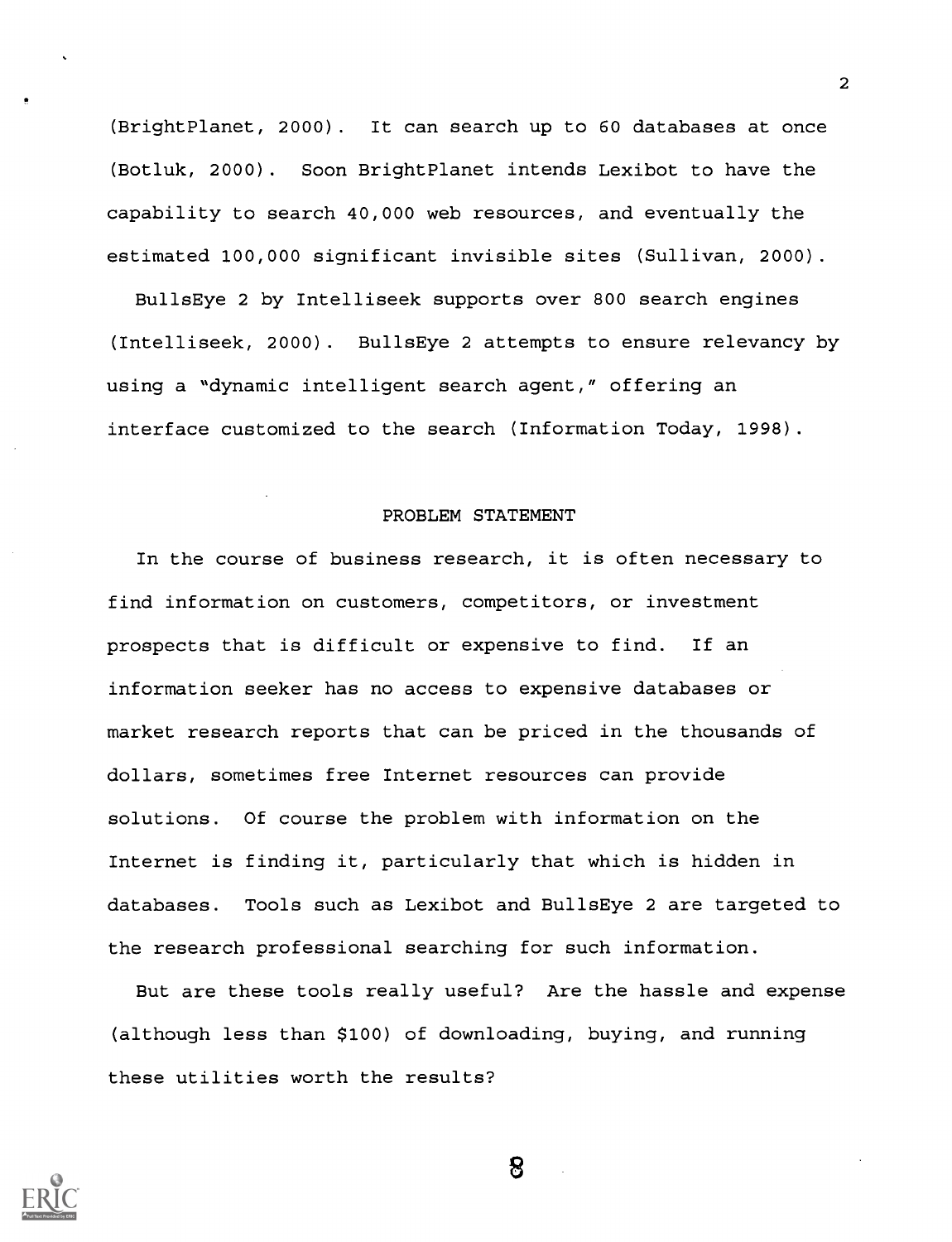#### **OBJECTIVES**

The main objective of this preliminary study was to determine the better of two invisible web search utilities, Lexibot and BullsEye 2. Another objective was to find out whether the invisible web search is really even necessary when compared to conventional search engines or metasearch engines. For this objective, Google and Metacrawler were the sites chosen for comparison because, according to a September 2000 study, they were among the top 5 search sites to provide "the most relevant links in the most logical ranking, with the least effort on our part." (Zetter, 2000)

#### LITERATURE REVIEW

This paper will focus on relevancy of search results for business research purposes. Over the last few years, there have been several studies ranking search engines based on everything from index size to response time. Only two studies were found that focused on business research, and both tested only conventional web search engines. One of these studies found Google to be the "clear and obvious winner" (Information Advisor, 2000). In the other, Lyle (1999) compared the abilities of seven search engines to find business information



9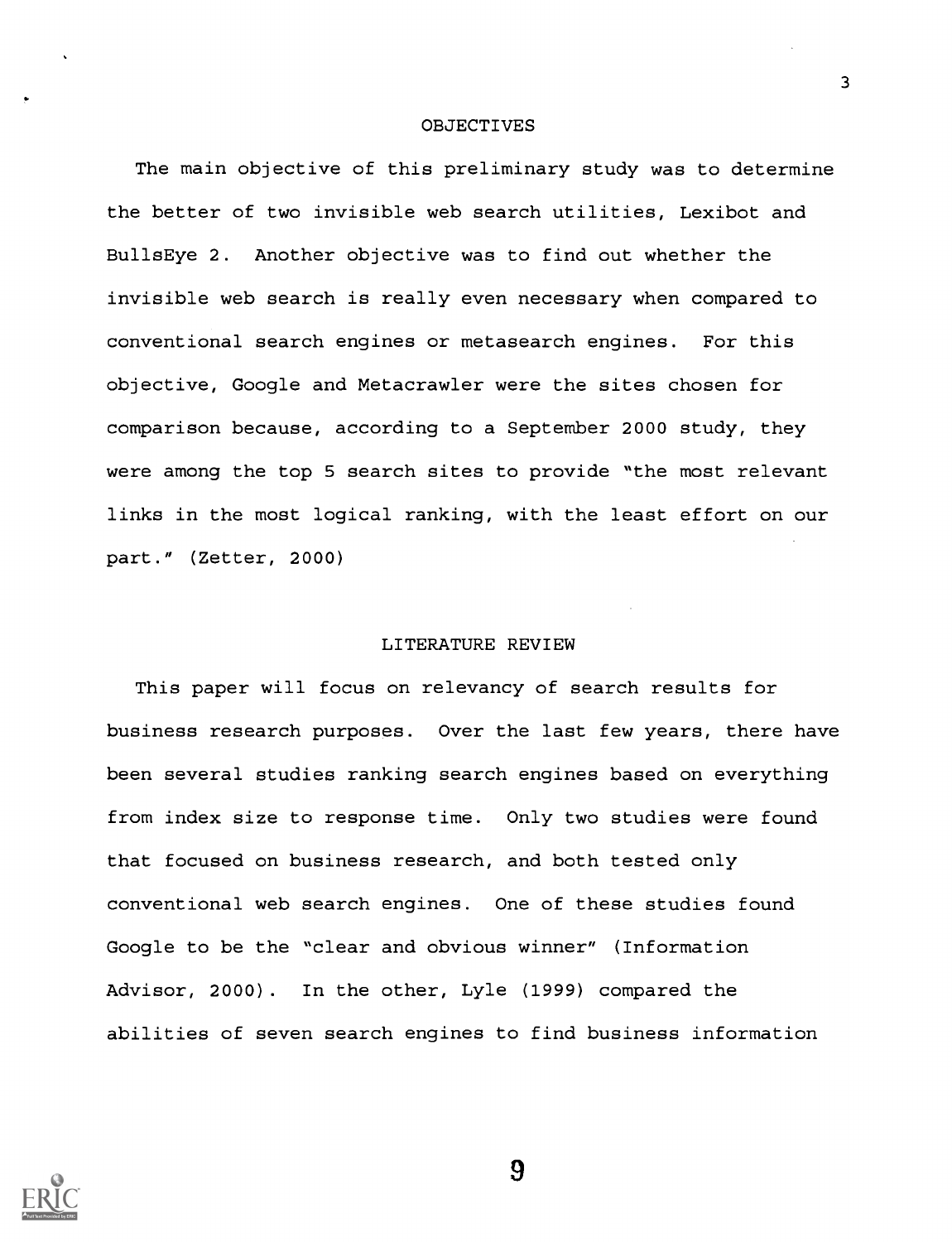on the Internet. Although he concluded that the Internet could be useful for finding certain business information, particularly product information from company websites, he did not test Google, Metacrawler, or any search utilities like Lexibot and BullsEye 2. No studies were found to evaluate the relevance of results of any type of search on invisible web search utilities.

#### METHODOLOGY

Testing was conducted in two phases:

Phase I: 20 company names were randomly selected from Ward's Business Directory of U.S. Public and Private Companies (see Appendix A for list of names) . Each name was entered as a search in all four search engines/utilities. To increase the possibility of finding information, the "Inc.," "Corp.," and "L.L.C." were dropped from the names when performing searches. For example, a query for "BATM Connectronix Corp." in Google returned no results, while a query for "BATM Connectronix" returned seven results, of which five were relevant.

This phase was used to determine whether general information (products, financials, locations, etc.) about these companies could be found using these tools.

Phase II: The following searches were conducted on the two companies tested in Phase I that had the most relevant results:



10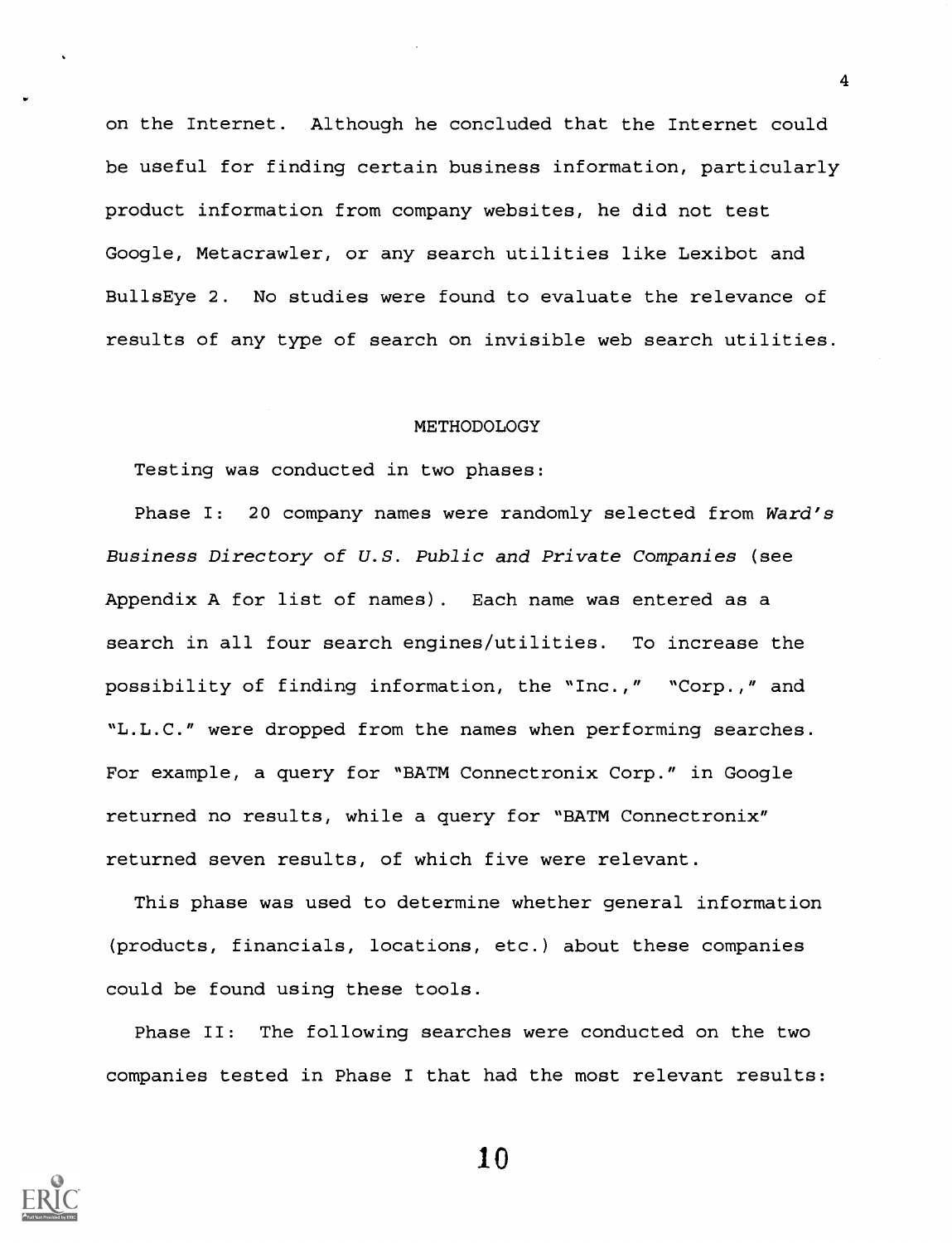- 1) Forecasts for that company's industry (search statement = "industry" forecasts)
- 2) Information on the industry sales of one of the company's product types (search statement = "product type" revenues)
- 3) Market share information related to that company (search statement = "company name" market share)
- 4) Trends in an industry of the company's customers (search statement = trends "customer's industry")

See Appendix B for search terms list.

All searches for each company were performed on the same day. Both BullsEye 2 and Lexibot group search engines by type, such as business, art, education, etc. In this study, the general web search choice was used in both utilities, and all search engines within the general web search group were queried. An attempt to search only business sites in Lexibot resulted in only one result for all 20 companies in Phase I, and many of the business search sites for BullsEye 2 are simply general search engines. So it was decided that the best comparison would be with general web searches. Other than the choice of search engines used, all default settings for each site/utility were used. Company names with more than one word were included in quotes to search for a phrase.



11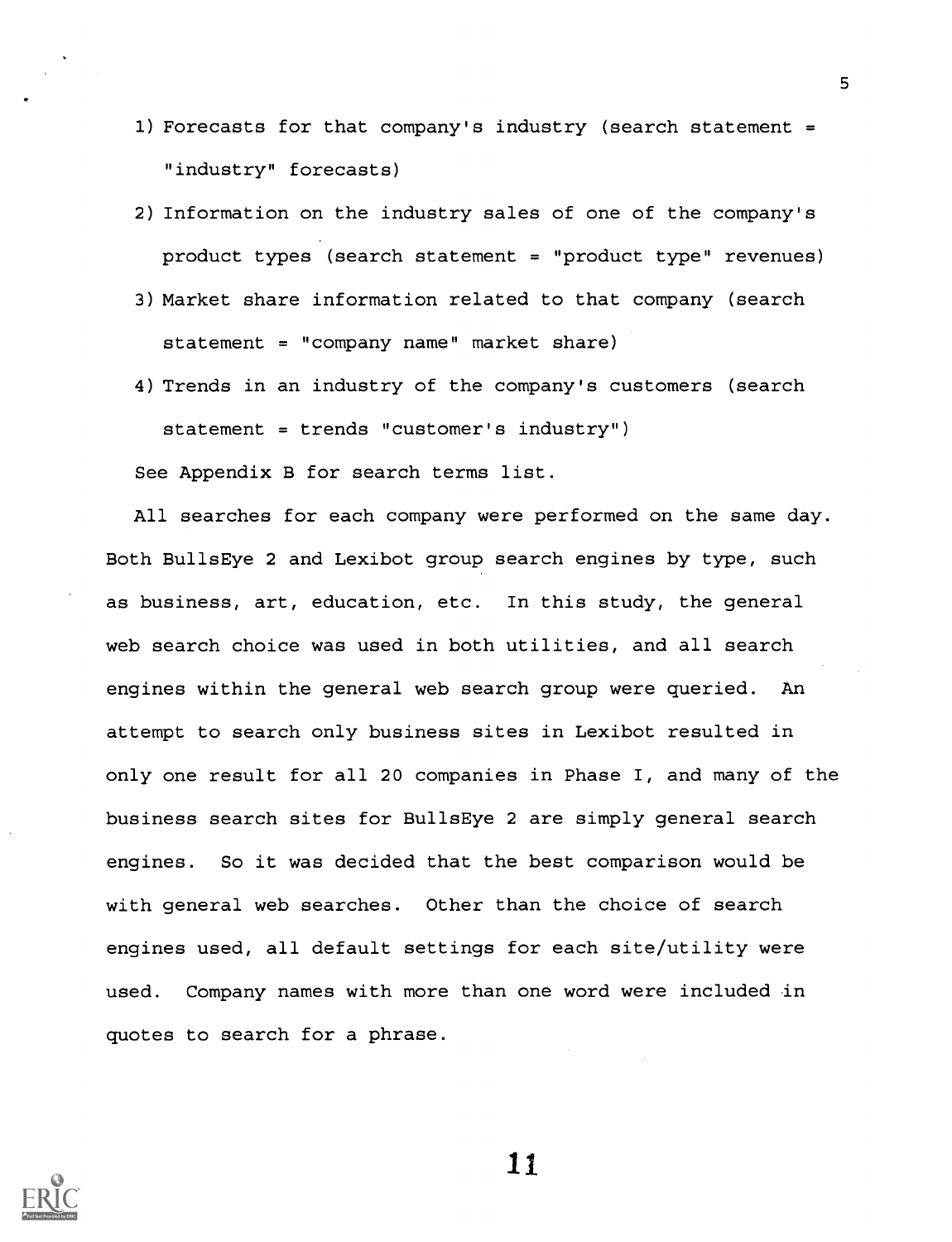The evaluation version of Lexibot was used. This version has the same capability as the purchased version, except that its use is restricted to 30 days.

There are a few unique features of the search engines/utilities that had to be dealt with to ensure comparability:

- Unlike Lexibot, BullsEye 2, and Metacrawler, Google clusters results by site (Notess, 2000) , and the first two results for each site are included in the results. In the results for Lexibot, BullsEye 2, and Metacrawler, any pages after the second of each site were not included when counting the first 25 results.
- A unique feature of Metacrawler is that it imposes time limits on queries sent to each search engine. For this study, when searches timed out, they were tried again with longer timeouts. All of the searches were able to reach all search engines queried when the longer timeouts were used.
- Google provides sponsored links at the top of search results pages. These links were not included in the analysis, as they are not included in Google's results count.

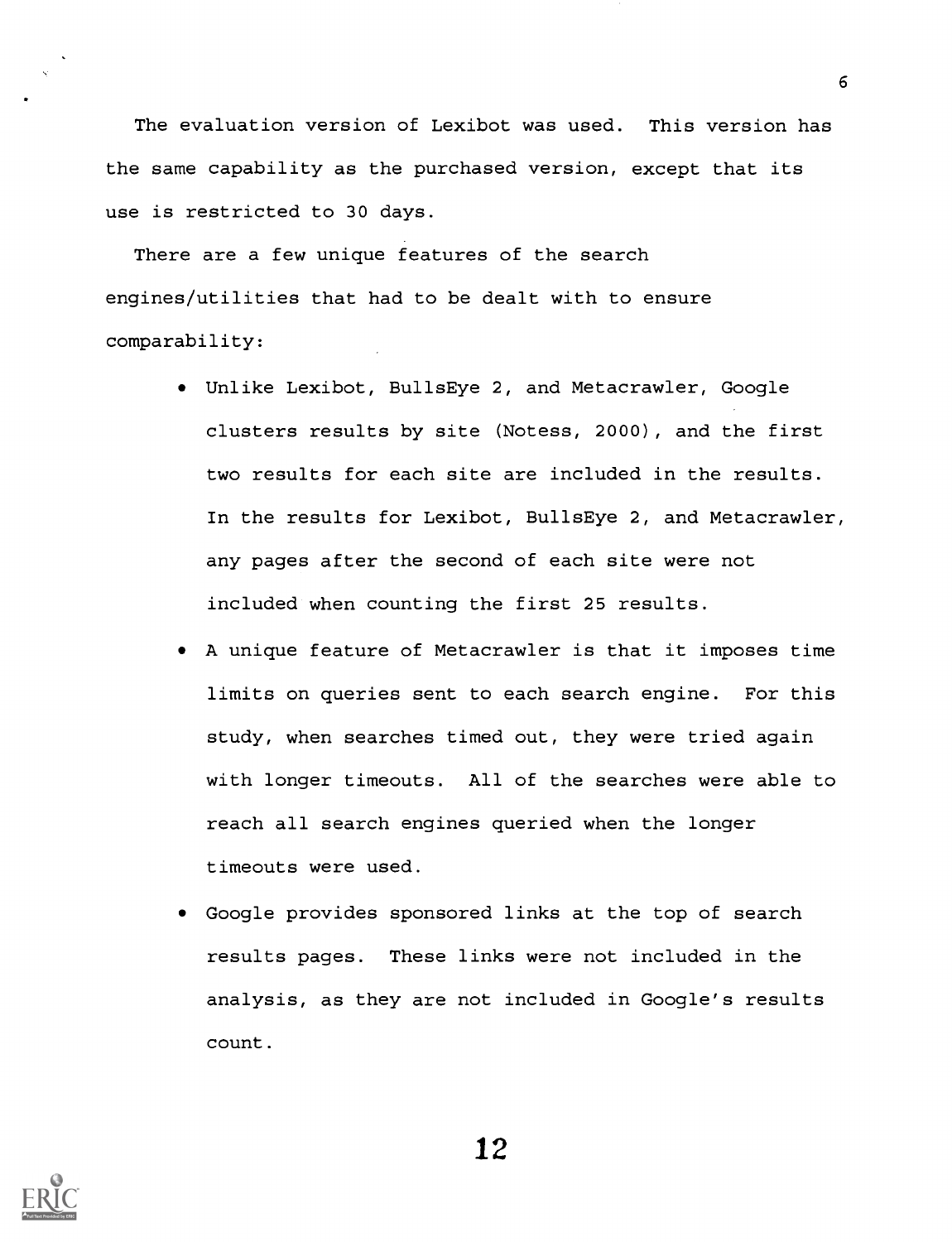To determine which search engine/utility was best, the number of relevant hits, duplicates, dead links, etc. were analyzed and assigned scores:

2 points: relevant data from a credible source, such as the company's web site, government sites, etc.

1 point: potentially useful and/or provides links for further research. This included sites selling products made by the companies. Results that were links to abstracts from the Northern Light search engine were given one point; although the abstract can be informative, the entire document must be either paid for or found elsewhere. Some results provided useful information, but it was necessary to use information from other websites to determine that it was about the correct company. Some of the companies had been bought out or had changed the name. For example, Mid-Continent Fire and Safety is now Mid-Continent Safety. Because this reflects the reality of web searching, these results were given a score of one.

0 points: not useful, duplicate, or dead link. This included personal home pages and lists of companies that had no indication of: 1) what the list was about, or 2) whether the company is the exact one being researched or not. Dead links are defined as true HTML 404 errors as opposed to temporary page access problems. Any dead links were rechecked after one week



13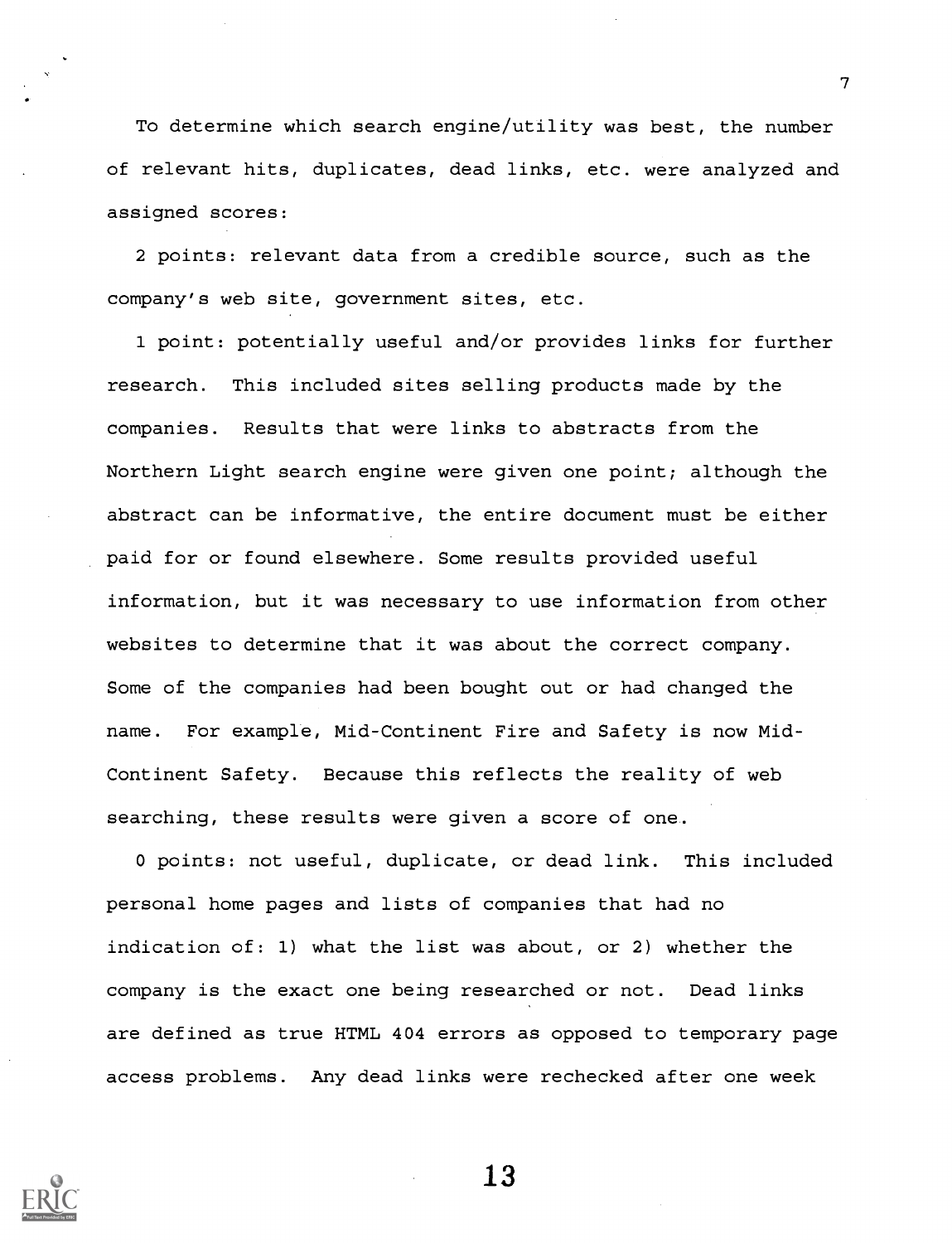to make sure access problems were not temporary. Duplicate links are defined as links to exactly the same page. This does not include different pages from the same site.

The methodology has been adapted from that of the Information Advisor's study of business searches on "popularity" engines (Information Advisor, 2000). However, this study included searches on more than one company, and the first 25 results were analyzed instead of 10.

#### DATA ANALYSIS

#### Phase I Results

Phase I was conducted from January 13 through January 26, 2001. Fig. 1 shows the results. See Appendix C for specific scores for each search.



Fig. 1. Phase I Totals

One of the searches conducted in Phase I should be explained. Lexibot returned zero results for "Therm-O-Disc."



14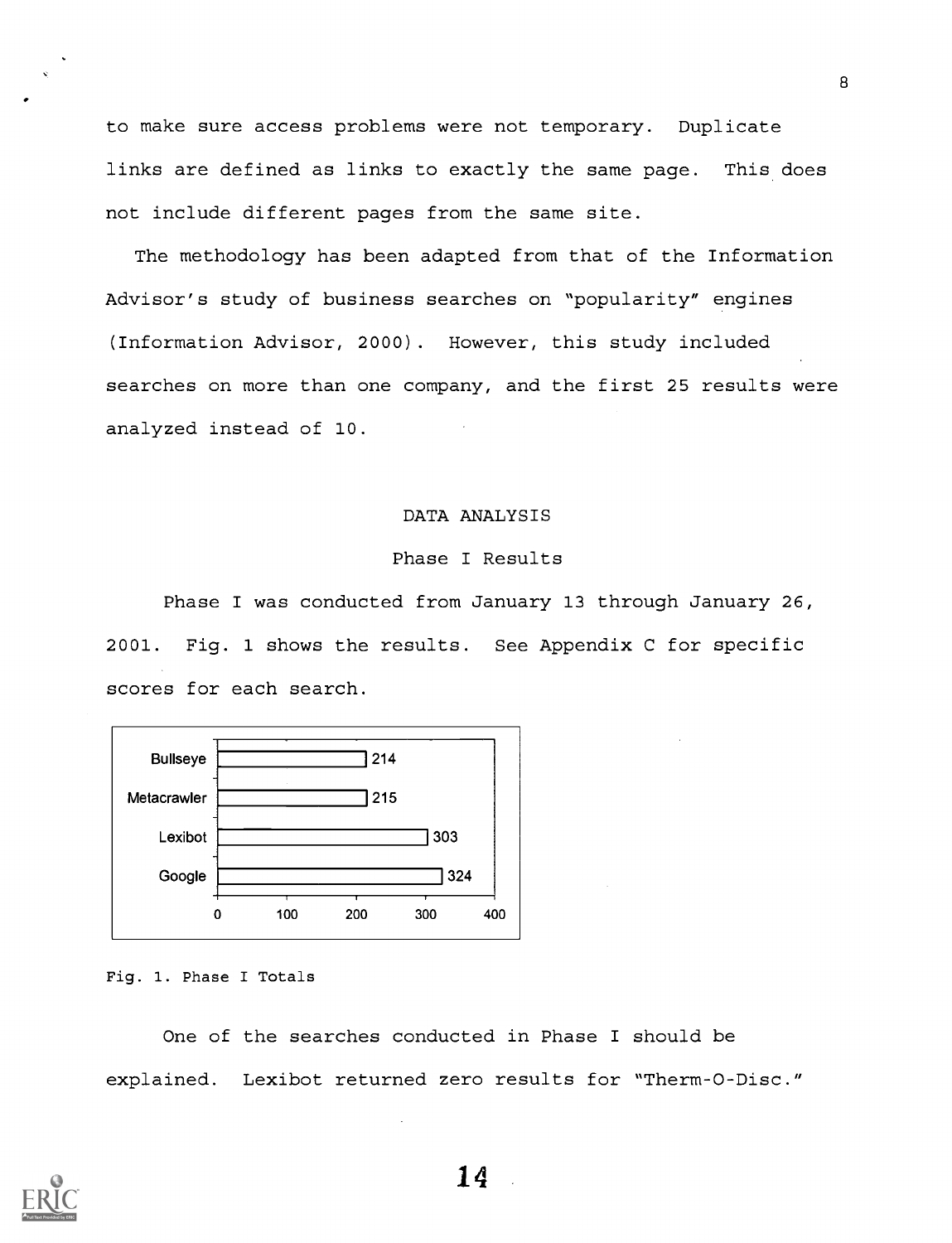When the search was attempted without using dashes, many results were returned. There is no explanation for this. The help function in Lexibot clearly explains that dashes are acceptable in searches.

#### Phase II Results

Phase II searches were conducted on February 3, 2001 for Independence Blue Cross and North Carolina Eastern Municipal Power Agency, which had the highest scores in Phase I. Fig. 2 shows the results for Phase II. See Appendix D for specific scores for each search.



Fig. 2. Phase II Totals

Because electricity customers are the public, the search for electricity customer industry trends was for trends in "electricity use."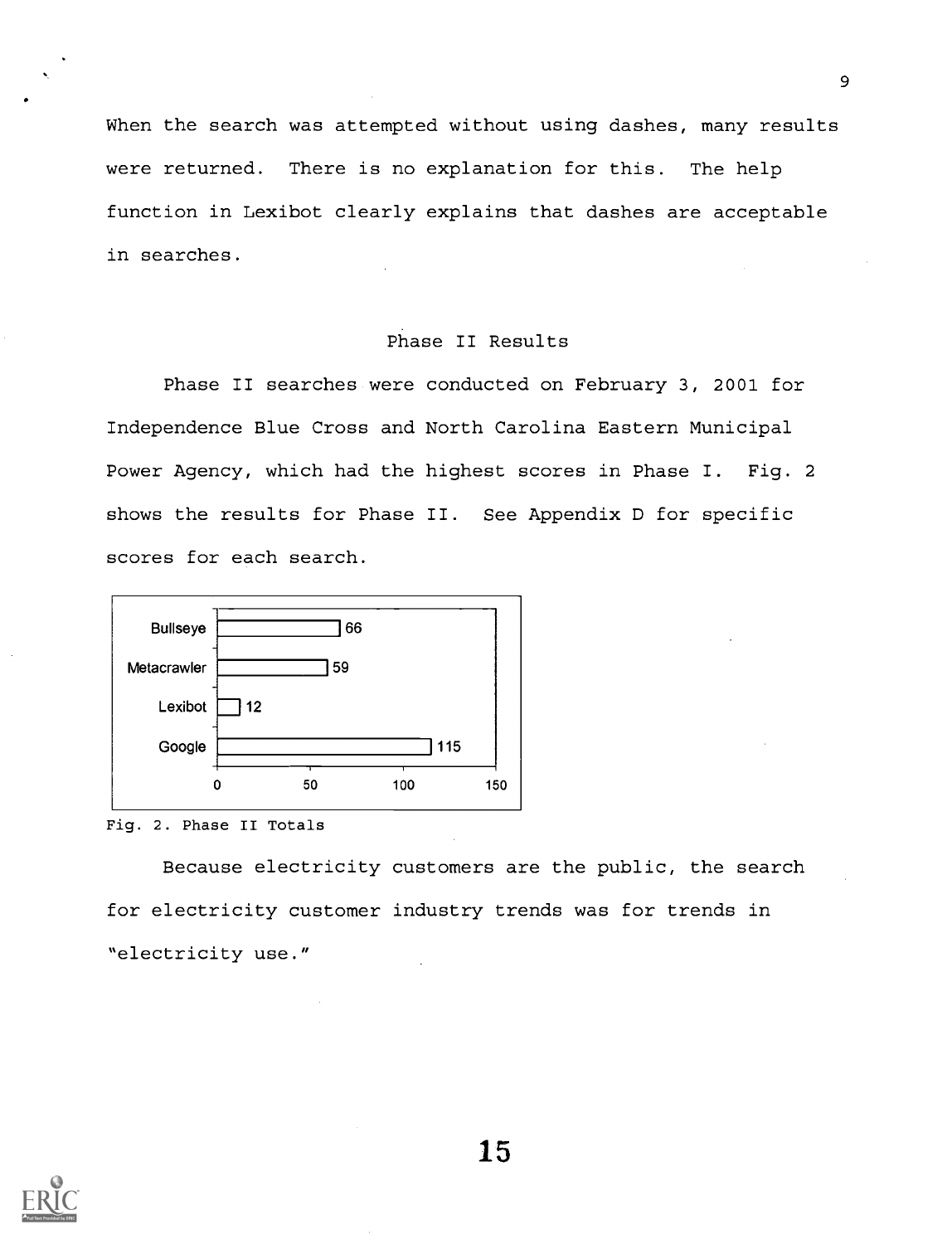#### Total Results



Fig. 3 shows the combined results of both searches.

Fig. 3. Total Combined Results

#### CONCLUSION

It appears that once again, Google is the "clear and obvious winner." Differences in scores in the Phase II results are especially significant. It must be noted that these differences may be due to a change in Google's search capabilities between Phase I and Phase II. Google added the ability to find .pdf files, which often originate from government or educational sites and contain useful information.

Knowing that Lexibot and BullsEye 2 perform no better than general search engines, it seems the best way to find documents from the "invisible web" is still to use directories that link to databases. Google's ability to search .pdf files is very promising, but it seems unlikely that search engines will ever be able to search all of the information on the Internet. It is

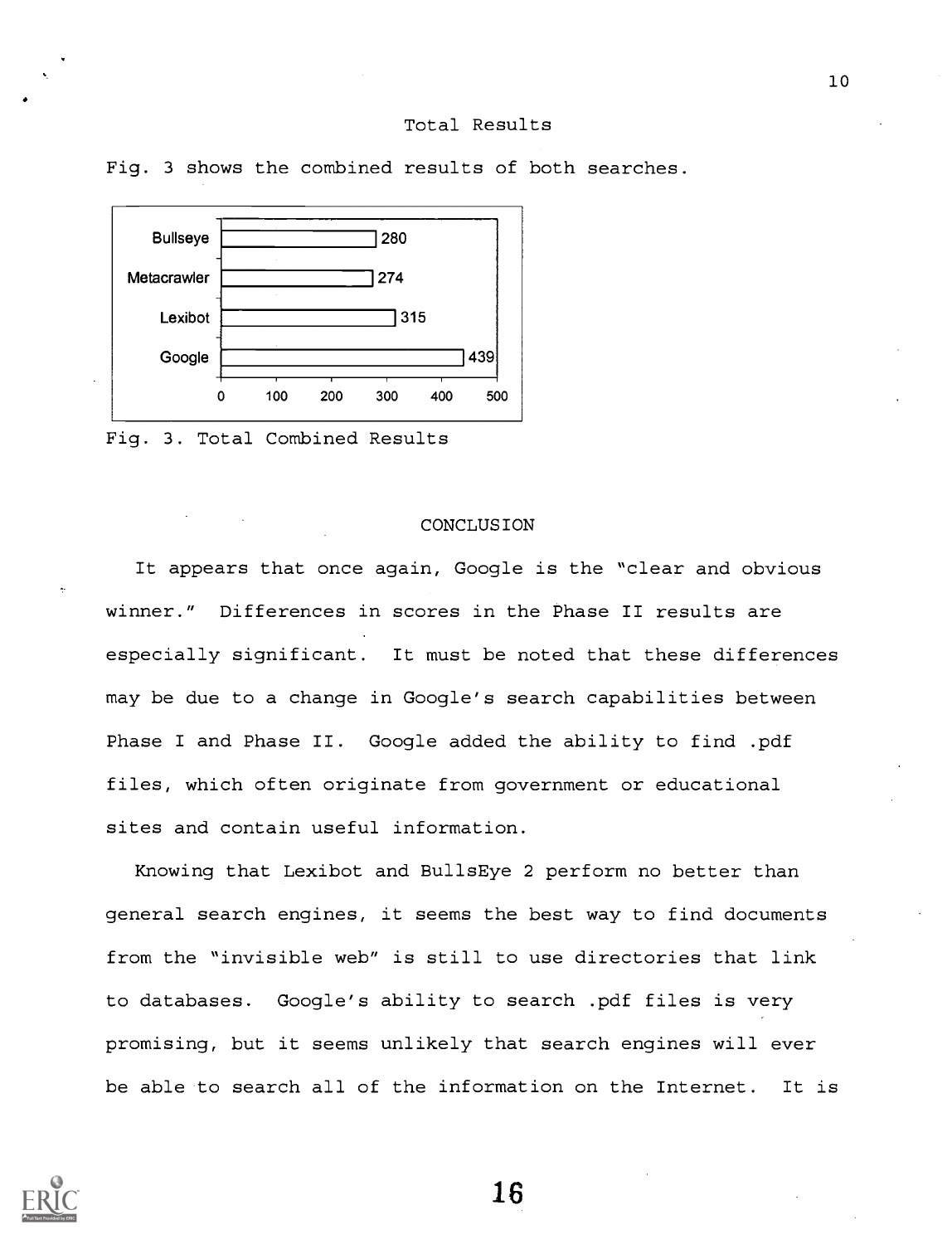still up to the librarian or information professional to point users in the right direction. It would be helpful to use lists of databases, such as InvisibleWeb.com (http://www.invisibleweb .com), Direct Search (http://gwis2.circ.gwu.edu/-gprice/ direct.htm), Refdesk.com (http://www.refdesk.com), and Complete Planet (http://www.completeplanet.com) . (Botluk, 2000).

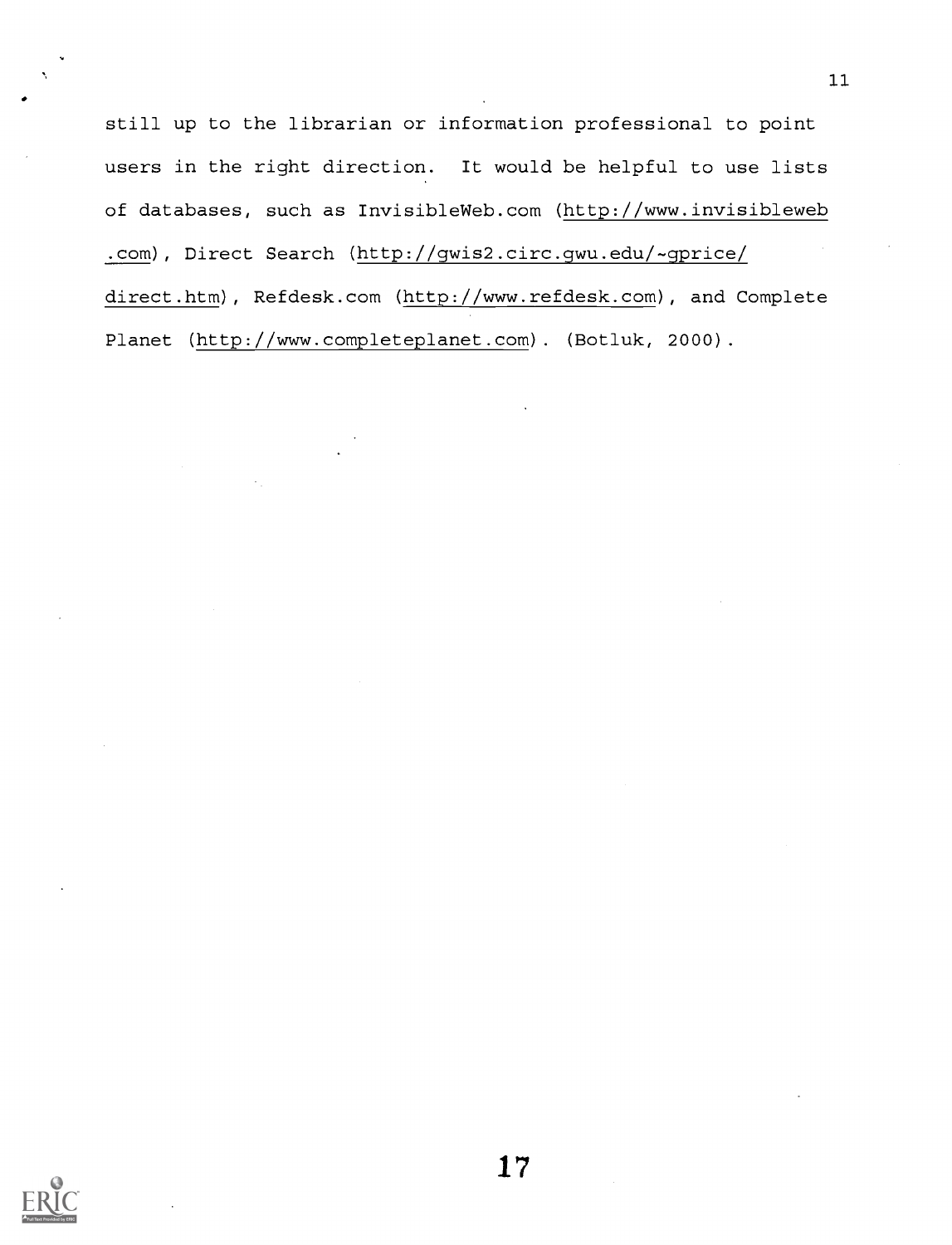#### APPENDIX A

#### Companies Researched

American Radar Components, Inc. 39 Front Street Denville, NJ 07834

BATM Connectronix Corp. 2121 S. 3600 W. Salt Lake City, UT 84119

Calendar Models of America P.O. Box 3301 Columbus, OH 43210

Color-Art, Inc. 10300 Watson Road Sunset Hills, MO 63127

Datamatix, Inc. 215 W. Church Road King of Prussia, PA 19406

Elite Information Systems, Inc. 5100 W. Goldleaf Cir. #100 Los Angeles, CA 90056

FormTex Plastics Corp. 6817 Wynnwood Ln. Houston, TX 77008

Hachik Distributors, Inc. 2300 Island Ave. Philadelphia, PA 19142

Independence Blue Cross 1901 Market St. Philadelphia, PA 19103

Karen Kane Inc. 2275 E.  $37^{th}$  St. Los Angeles, CA 90058 Lucas Assembly and Test Systems 12841 Stark Rd. Livonia, MI 48150

Mid-Continent Fire and Safety, Inc. 2909 S. Spruce St. Wichita, KS 67216

North Carolina Eastern Municipal Power Agency P.O. Box 29513 Raleigh, NC 27626

Petro-Global Consultants, Inc. 1900 N. L St. Midland, TX 79705

Rasch Graphic Services Corp. 8625 Meadowcroft Drive Houston, TX 77063

Schuyler-Brown FS, Inc. P.O. Box 230 Rushville, IL 62681

Stanford Ranch I L.L.C. 5146 Arnold Ave. McClellan AFB, CA 95652

Therm-O-Disc, Inc. 1320 S. Main St. Mansfield, OH 44907

Vetri Systems, Inc. 2690 Crooks Rd. #305 Troy, MI 48084

Ziegler Ross, Inc. 1 Bay Plaza Burlingame, CA 94010

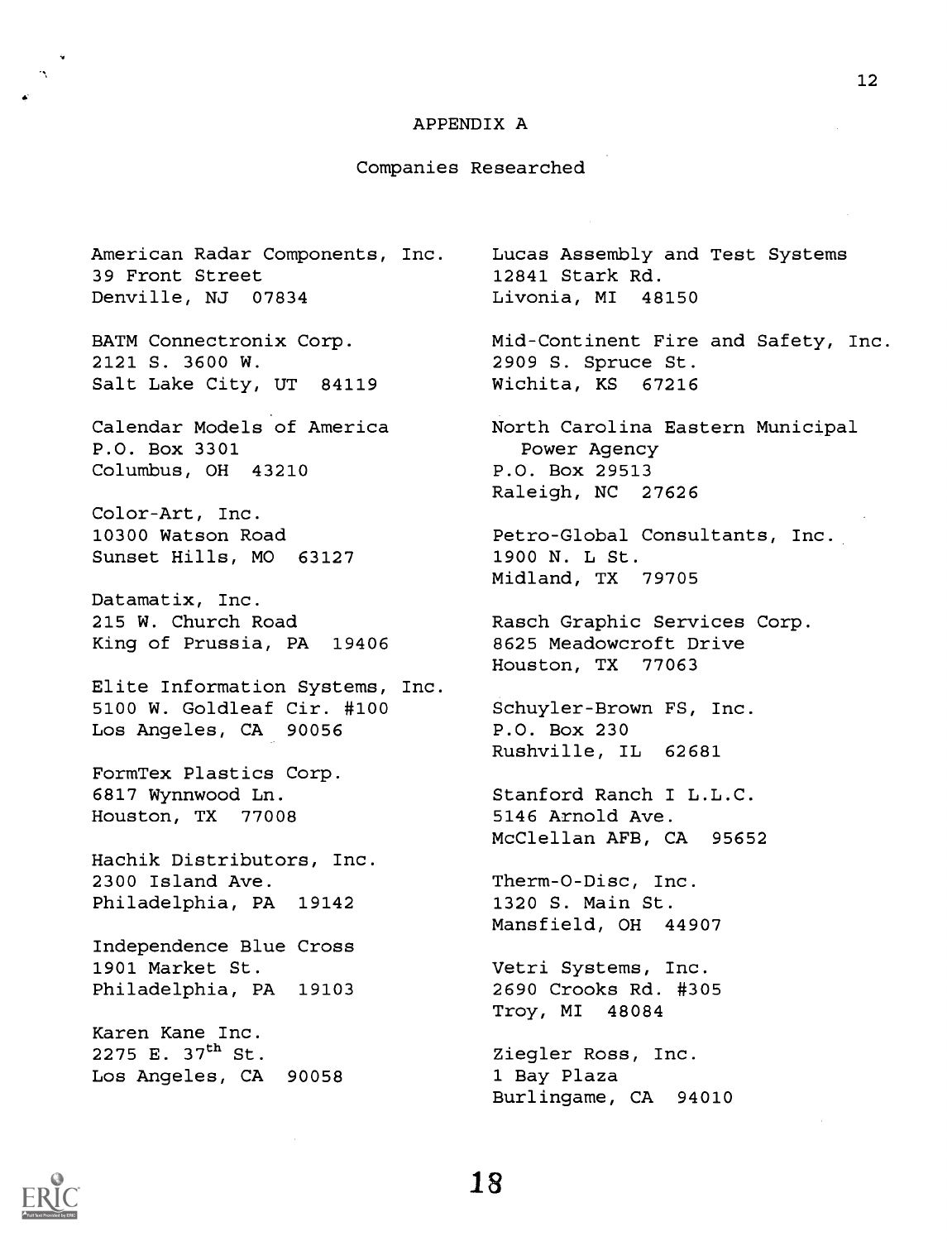#### APPENDIX B

#### Phase II Search Terms

- Health insurance industry forecasts
- Health insurance revenues
- Independence Blue Cross market share
- Trends health care
- Electric power industry forecasts
- Electricity revenues
- North Carolina Eastern Municipal Power Agency market share
- Trends electricity use

 $\sim$ 

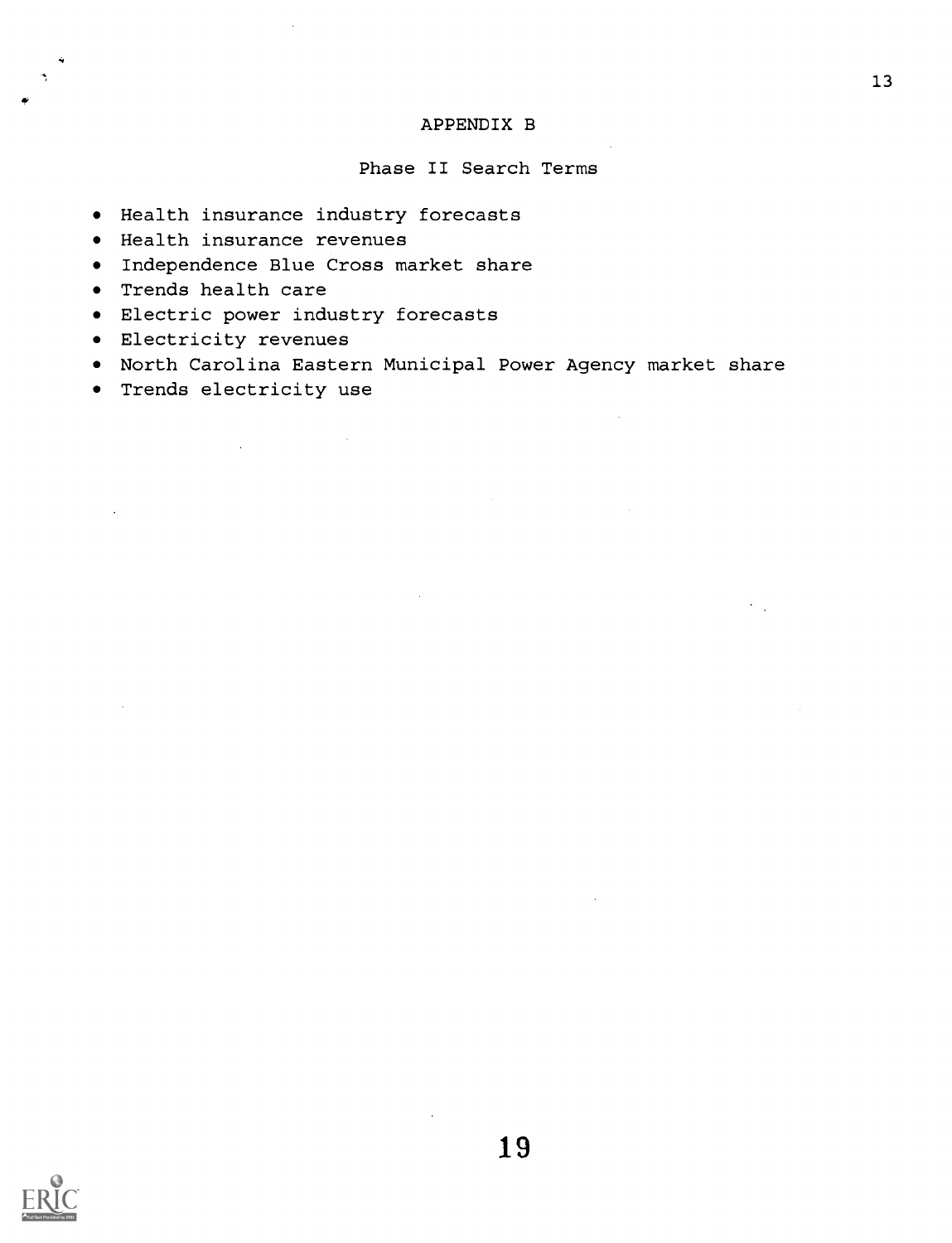$\bar{z}$ 

## Table 1. Phase I Results

 $\dot{\mathbf{a}}$  $\tilde{\mathcal{A}}$ 

|                                                  |                         |                | Google Lexibot Metacrawler BullsEye 2 |                         |
|--------------------------------------------------|-------------------------|----------------|---------------------------------------|-------------------------|
| American Radar Components                        | $\mathbf{1}$            | $\mathbf{1}$   | $\overline{a}$                        | 1                       |
| BATM Connectronix                                | $\overline{7}$          | 8              | 12                                    | 16                      |
| Calendar Models of America                       | 8                       | 9              | 7                                     | $\overline{\mathbf{4}}$ |
| Color-Art                                        | 6                       | 8              | $\mathbf{1}$                          | 10                      |
| Datamatix                                        | 12                      | 9              | 8                                     | 7                       |
| Elite Information Systems                        | 29                      | 29             | 16                                    | 19                      |
| FormTex Plastics                                 | 12                      | 17             | 14                                    | 12                      |
| Hachik Distributors                              | 12                      | 15             | 13                                    | 10                      |
| Independence Blue Cross                          | 41                      | 40             | 20                                    | 26                      |
| Karen Kane                                       | 14                      | 16             | 11                                    | $\overline{\mathbf{4}}$ |
| Lucas Assembly and Test Systems                  | 5                       | 10             | 5                                     | 5                       |
| Mid-Continent Fire and Safety                    | 8                       | 5              | $\overline{3}$                        | $\overline{7}$          |
| North Carolina Eastern Municipal<br>Power Agency | 43                      | 36             | 21                                    | 18                      |
| Petro-Global Consultants                         | $\overline{\mathbf{3}}$ | $\overline{a}$ | $\mathbf 0$                           | 3                       |
| Rasch Graphic Services                           | 34                      | 33             | 23                                    | 12                      |
| Schuyler-Brown FS                                | 28                      | 29             | 16                                    | 14                      |
| Stanford Ranch                                   | 13                      | 15             | $10$                                  | 10                      |
| Therm-O-Disc                                     | 26                      | 0              | 19                                    | 22                      |
| Vetri Systems                                    | 20                      | 21             | 14                                    | 14                      |
| Ziegler Ross                                     | $\overline{a}$          | $\pmb{0}$      | $\pmb{0}$                             | $\pmb{\mathsf{O}}$      |
| Total                                            | 324                     | 303            | 215                                   | 214                     |



 $\overline{\phantom{a}}$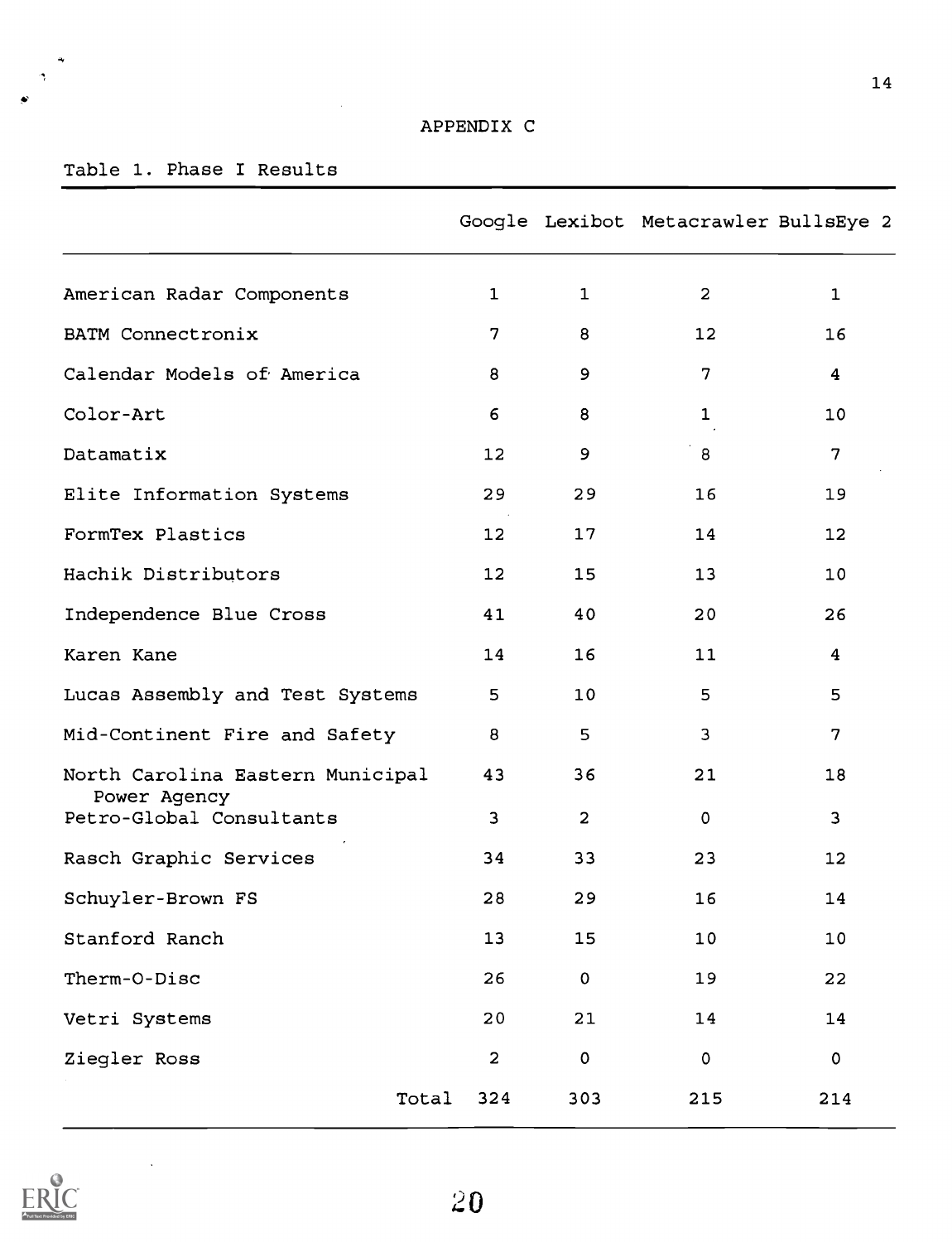### Table 2. Phase II Results

 $\ddot{\phantom{1}}$ 

|                                                               |             |                   | Google Lexibot Metacrawler BullsEye 2 |                |
|---------------------------------------------------------------|-------------|-------------------|---------------------------------------|----------------|
|                                                               |             |                   |                                       |                |
| Health insurance industry<br>forecasts                        | 8           | $\overline{2}$    | 3                                     | 6              |
| Health insurance revenues                                     | 4           | 3                 | 1.                                    | 2              |
| Independence Blue Cross market<br>share                       | 13          | $\mathbf 0$       | 3                                     | $\overline{2}$ |
| Trends health care industry                                   | 23          | $2^{\degree}$     | 19                                    | 23             |
| Electric power industry forecasts                             | 15          | $\mathbf{1}$      | 8                                     | 8              |
| Electric power revenues                                       | 25          | $\overline{2}$    | 16                                    | 12             |
| North Carolina Eastern Municipal<br>Power Agency market share | $\mathbf 0$ | $\Omega$          | $\Omega$                              | 0              |
| Trends electricity use                                        | 27          | $\overline{2}$    | 9                                     | 13             |
| Total                                                         | 115         | $12 \overline{ }$ | 59                                    | 66             |
|                                                               |             |                   |                                       |                |

 $\ddot{\phantom{0}}$ 



 $\sim 10^7$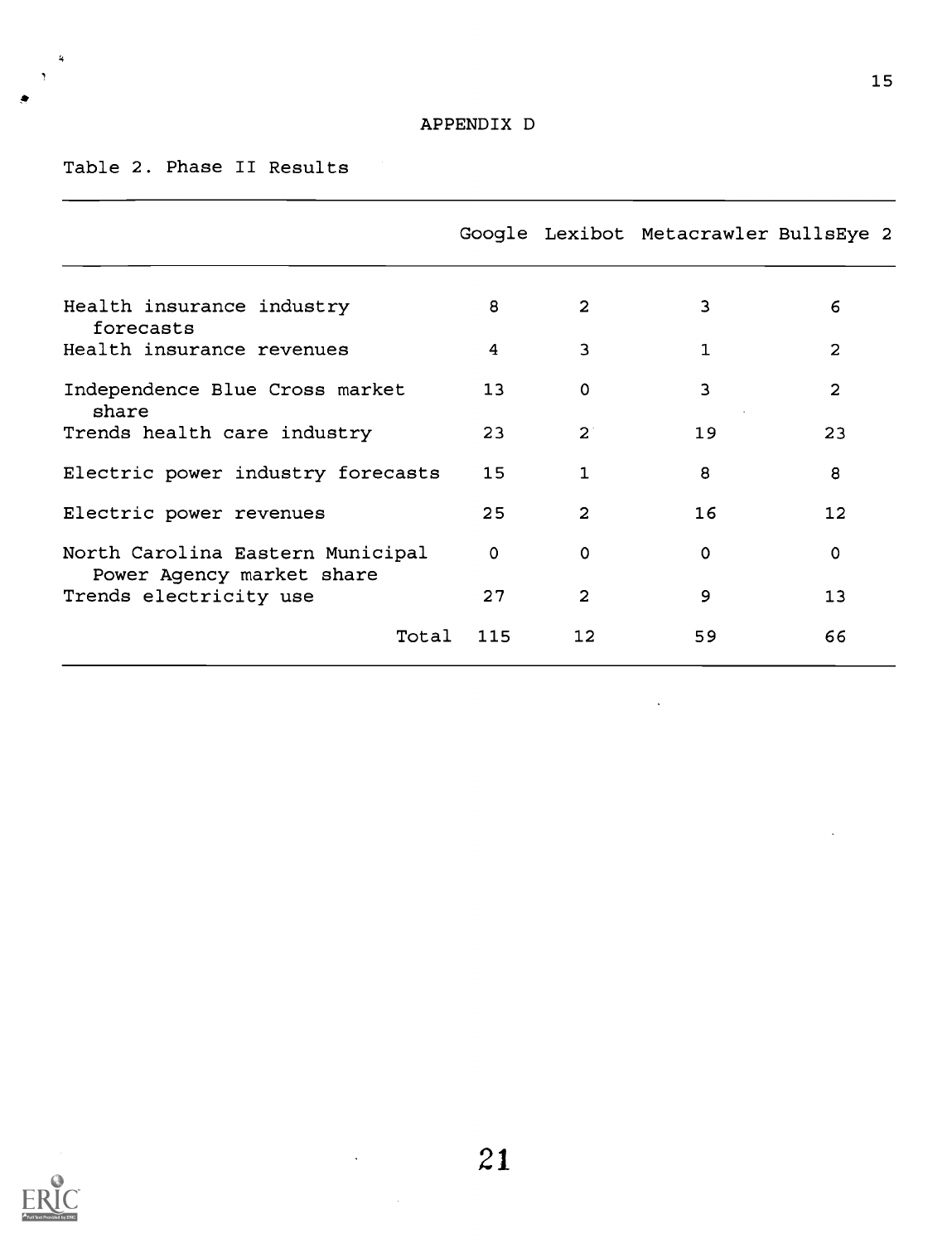#### WORKS CITED

- Botluk, Diana. 2000. Mining Deeper into the Invisible Web. Available [Online]: <http://www.llrx.com/features/mining.htm> [9 February 2001].
- BrightPlanet. 2000. The Deep Web: Surfacing Hidden Value. Available [Online] : <http://www.completeplanet.com/Tutorials/DeepWeb/ contents04.asp> [1 November 2000].
- "Intelliseek introduces its BullsEye tool for managing information on the Web." Information Today 15, no. 11 (December 1998): 23.
- Intelliseek. October 2000. Search smarter, not harder. Intelliseek Newsletter. Available [Online] : <http://info.intelliseek.com/ newsletter/nl 101200.htm> [4 November 2000].
- Lyle, S. P. "Comparative study of tools for finding business information on the World Wide Web: a case study." Journal of Business & Finance Librarianship 4, no. 2 (Fall 1999) : 3-29.
- Notess, Greg R. 2000. Search Engine Statistics: Relative Size Showdown. Available [Online] : <http://www.searchengineshowdown.com/stats/ size. shtml> [26 October 2000].
- "Popularity engines: they're hot, but do they work?" The Information Advisor 12, no. 7 (July 2000) : 1.
- CNET Networks, Inc. 2000. Search Engine Shootout: How we tested. Available [Online] : <http://www.cnet.com/internet/ 0-3817-7-1922954.htm> [14 November 2000].
- Sullivan, Danny. 2000. Invisible Web Gets Deeper. Available [Online]: <http://searchenginewatch.internet.com/sereport/00/08-deepweb.html> [1 November 2000].
- Ward's Business Directory of U.S. Private and Public Companies. Detroit: Gale Research, 2001.
- Zetter, Kim; McCracken, Harry; Li-Ron, Yael. "How to stop searching and start finding." PC World 18, no. 9 (September 2000) : 129-143.



 $\bullet$  and the set of  $\bullet$